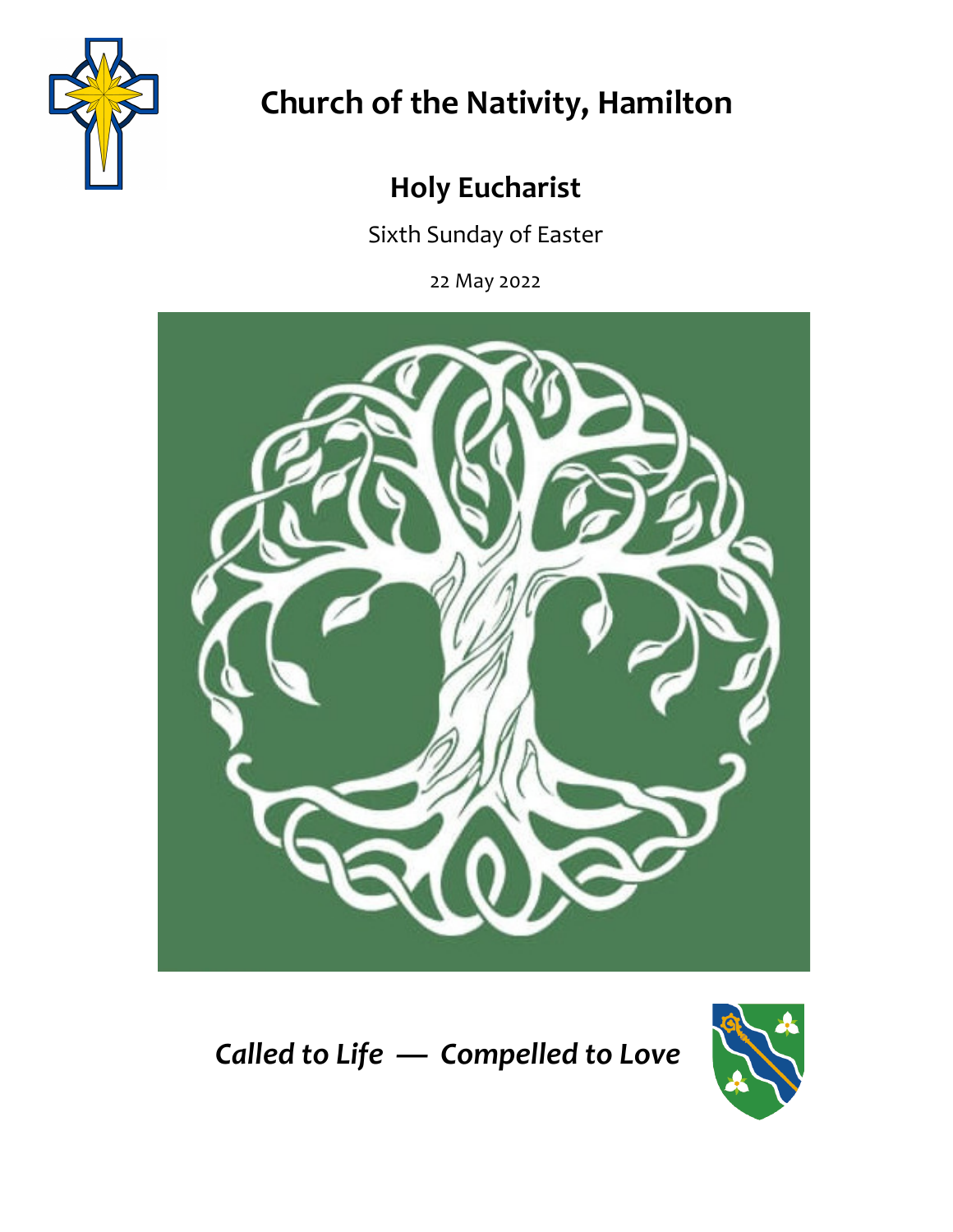The parish of the Church of the Nativity is located on territory that has been stewarded and cared for by several Indigenous peoples including the Neutrals, the Mississauga, the Anishnaabe, and the Haudenosaunee. With them, we are members of the Dish with One Spoon wampum, and we will strive to live up to our responsibility as treaty members. As we respect the history, spirituality, and culture of the nations of this place, we also honour the heritage and gifts of Métis people.

#### **May our actions be guided by our commitment to reconciliation.**

All are welcome in the worship and fellowship of the Church of the Nativity. May you find grace and hope in this service.

*COVID-19 Precautions:* Our in-person services continue to be offered under the guidelines and directions from the Diocese of Niagara and Public Health as we strive to worship and protect the health of all who attend. We ask that those attending in-person keep their masks covering their mouth, nose, and chin throughout their time in the building; that they limit what surfaces they touch; and that they not leave their seats except as directed, maintaining two metres of physical distance between themselves and others when they do move.

*Streaming:* Our principal services are streamed to YouTube. We try to minimize individuals' appearances on camera. The beginning of the streaming is marked with an announcement, and then the service will continue as follows.

Prelude

*Music is offered to provide a time for quiet prayer and preparation*.

*A bell is rung, and the service begins.*

Processional Hymn **#397** 

### Praise the One Who Breaks the Darkness<sup>1</sup>

**Praise the one who breaks the darkness with a liberating light. Praise the one who frees the prisoners, turning blindness into sight. Praise the one who preached the gospel, healing every dread disease, calming storms and feeding thousands with the very bread of peace.**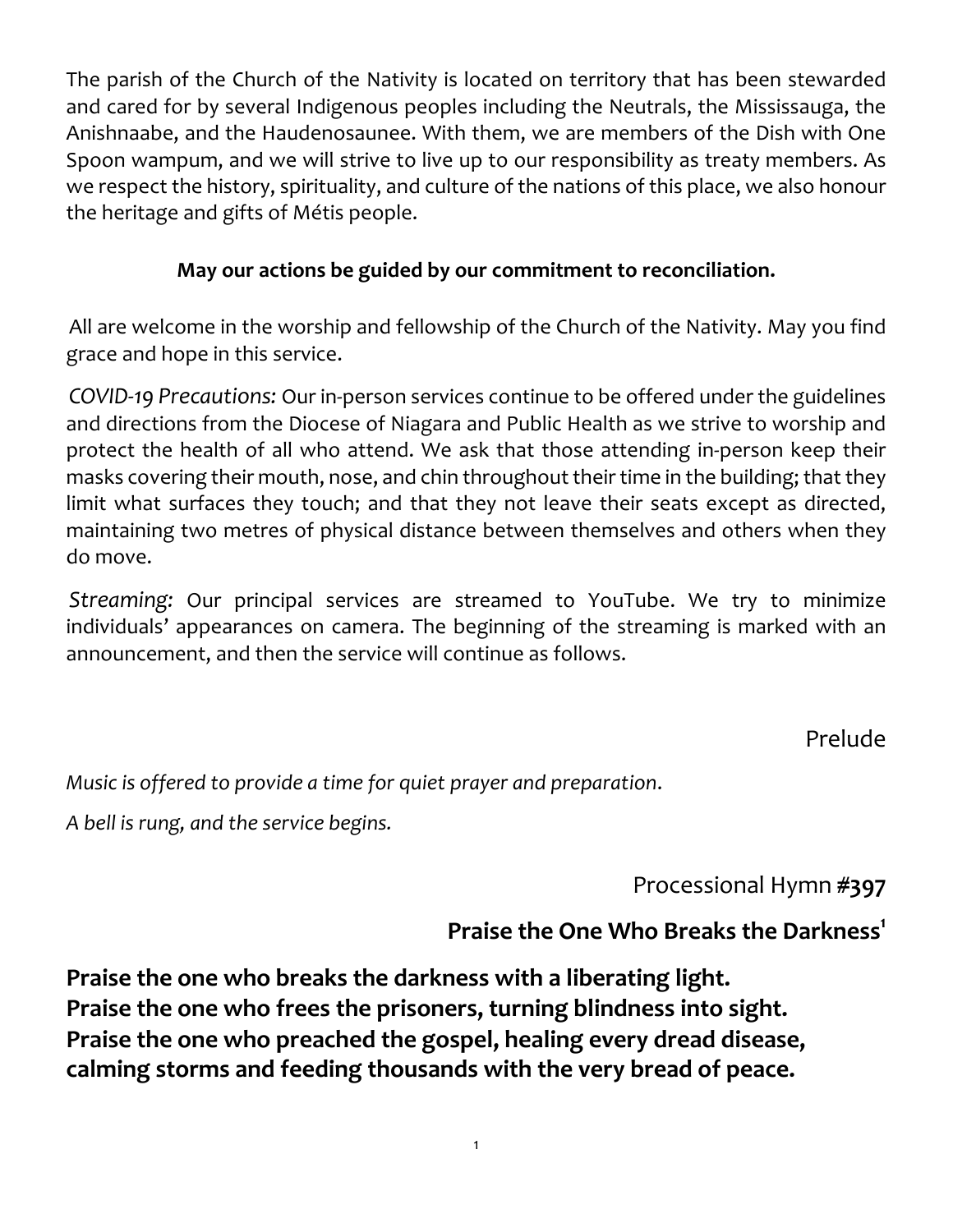**Praise the one who blessed the children with a strong yet gentle word; praise the one who drove out demons with a piercing, two-edged sword. Praise the one who brings cool water to the desert's burning sand; From this well comes living water, quenching thirst in every land.**

**Praise the one true love incarnate: Christ who suffered in our place. Jesus died and rose for many that we may know God by grace. Let us sing for joy and gladness, seeing what our God has done. Praise the one redeeming glory, praise the One who makes us one.**

Welcome

Alleluia! Christ is risen! **The Lord is risen indeed! Alleluia!**

May Christ's grace and peace be with you. **May Christ fill our hearts with joy.**

Let us pray. $2$ 

Holy One,

 you breathe the word of love and the promise of new creation into the secret places of our lives.

Teach us the costly way of fearless love and priceless peace; through Jesus Christ, who dwells in us,

 and who is alive and reigns with you and the Holy Spirit, one God, for ever and ever.

**Amen.**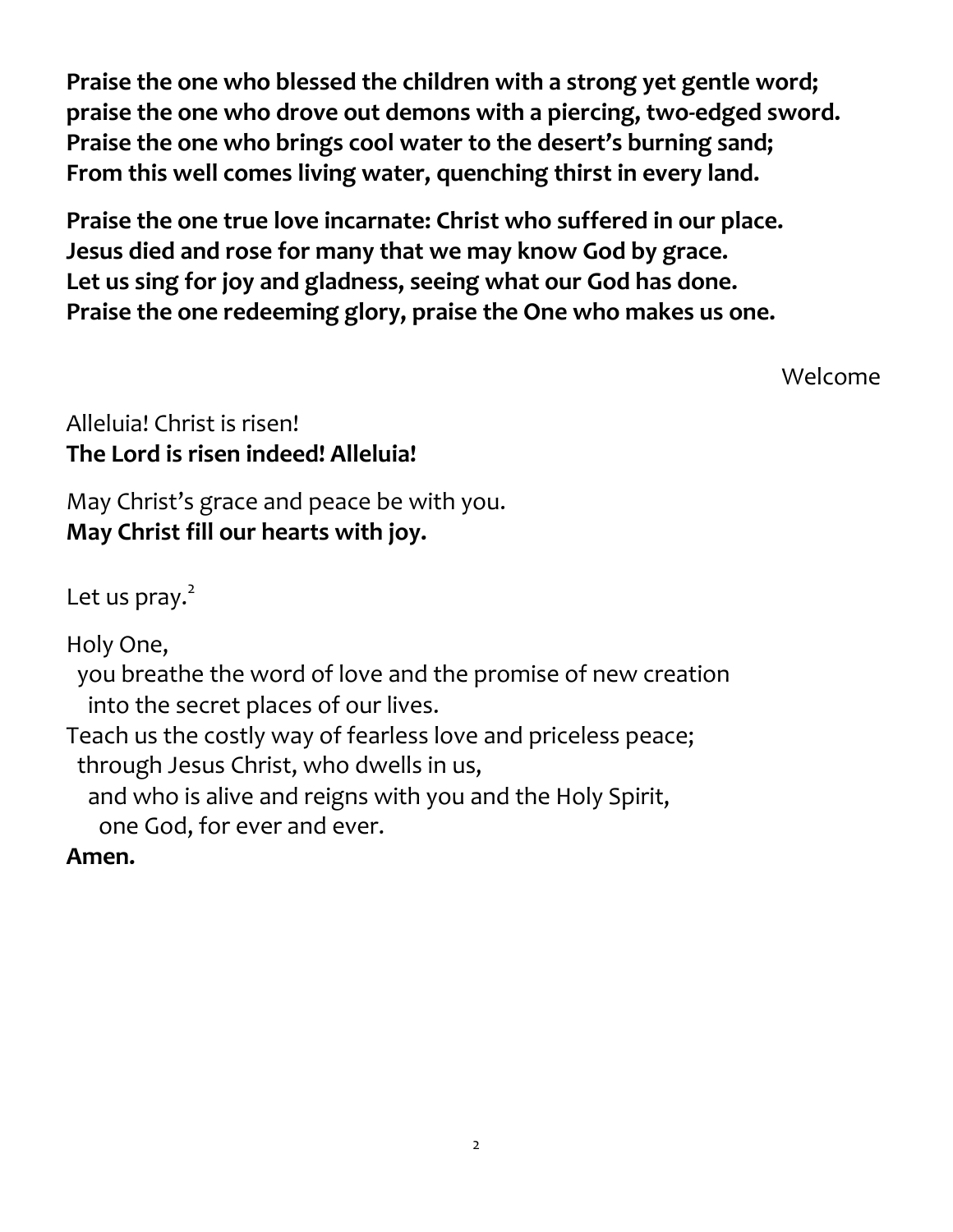# **Holy Scripture**

1<sup>st</sup> Reading

A reading from the Acts of the Apostles.

During the night Paul had a vision: there stood a man of Macedonia pleading with him and saying, 'Come over to Macedonia and help us.' When he had seen the vision, we immediately tried to cross over to Macedonia, being convinced that God had called us to proclaim the good news to them. We set sail from Troas and took a straight course to Samothrace, the following day to Neapolis, and from there to Philippi, which is a leading city of the district of Macedonia and a Roman colony. We remained in this city for some days. On the sabbath day we went outside the gate by the river, where we supposed there was a place of prayer; and we sat down and spoke to the women who had gathered there. A certain woman named Lydia, a worshipper of God, was listening to us; she was from the city of Thyatira and a dealer in purple cloth. The Lord opened her heart to listen eagerly to what was said by Paul. When she and her household were baptized, she urged us, saying, 'If you have judged me to be faithful to the Lord, come and stay at my home.' And she prevailed upon us.

*Acts 16.9—15*

Listen for the leading of the Spirit. **Thanks be to God.**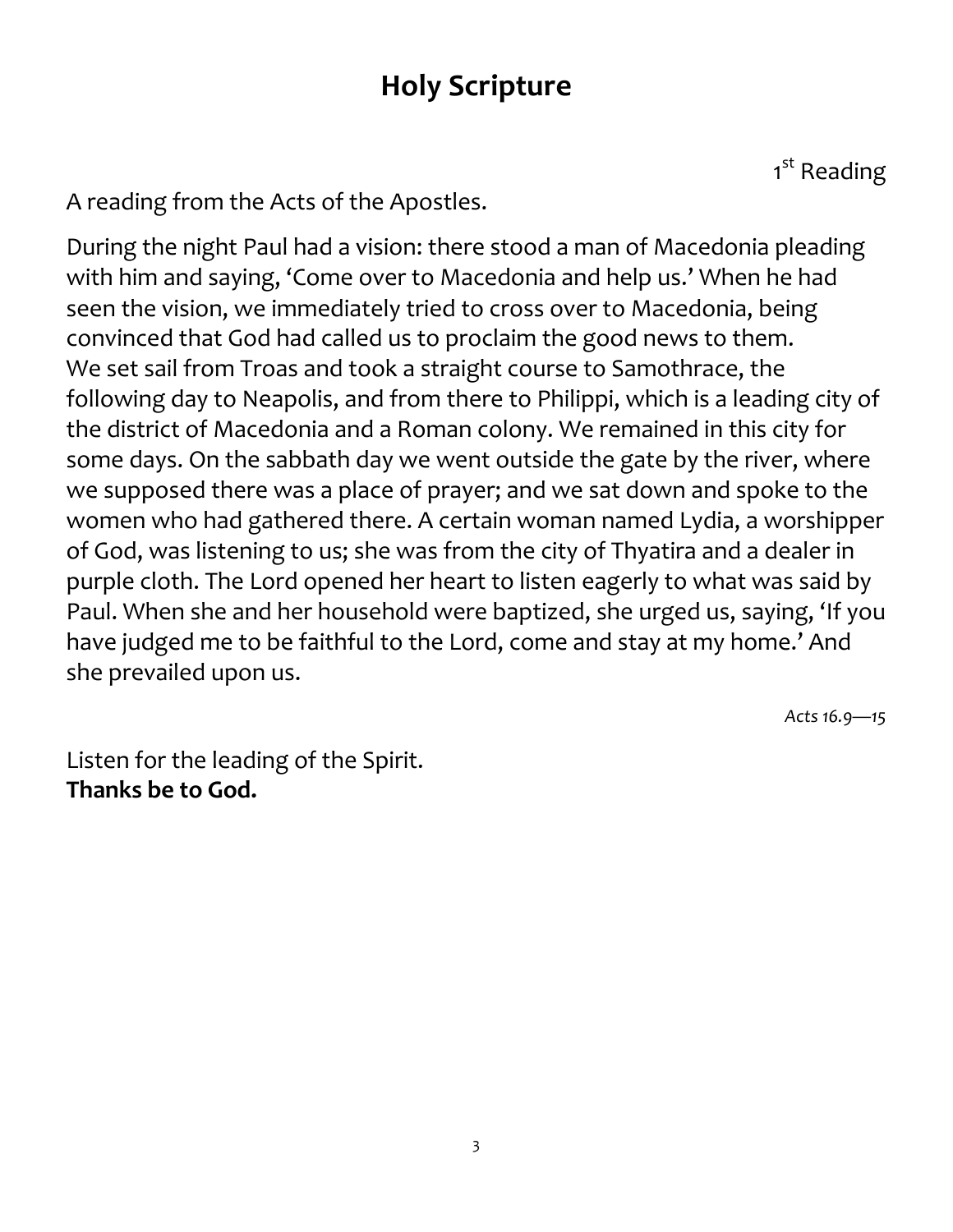Psalm  $67^3$ 

#### *Deus miseratur*

Be gracious to us, O God, and bless us, *•* and make the light of your face to shine upon us, that your ways may be known upon earth, *•* your saving power among all nations.

### **Let the peoples praise you, O God,** *•* **let all the peoples praise you.**

Let the nations be glad, and sing for joy, *•* for you judge the peoples righteously, and guide the nations on earth.

#### **Let the peoples praise you, O God,** *•* **let all the peoples praise you.**

The earth has yielded its harvest, *•* and you, our God, will bless us. Your blessing, O God, be upon us, *•* and let all the ends of the world revere you.

### **Let the peoples praise you, O God,** *•* **let all the peoples praise you.**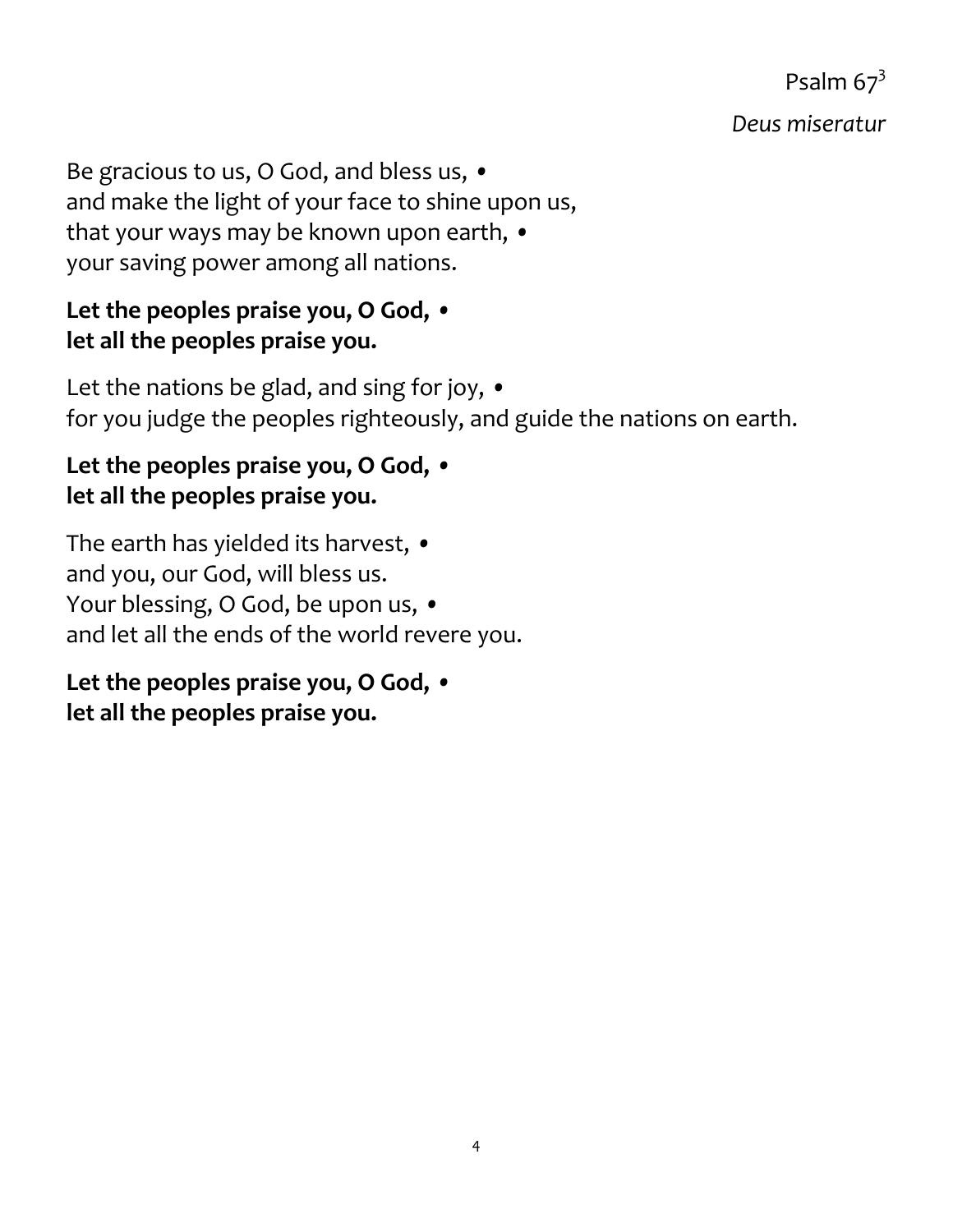A reading from the Revelation of Jesus Christ to John.

And in the spirit he carried me away to a great, high mountain and showed me the holy city Jerusalem coming down out of heaven from God.

I saw no temple in the city, for its temple is the Lord God the Almighty and the Lamb. And the city has no need of sun or moon to shine on it, for the glory of God is its light, and its lamp is the Lamb. The nations will walk by its light, and the kings of the earth will bring their glory into it. Its gates will never be shut by day—and there will be no night there. People will bring into it the glory and the honour of the nations. But nothing unclean will enter it, nor anyone who practises abomination or falsehood, but only those who are written in the Lamb's book of life.

Then the angel showed me the river of the water of life, bright as crystal, flowing from the throne of God and of the Lamb through the middle of the street of the city. On either side of the river is the tree of life with its twelve kinds of fruit, producing its fruit each month; and the leaves of the tree are for the healing of the nations. Nothing accursed will be found there any more. But the throne of God and of the Lamb will be in it, and his servants will worship him; they will see his face, and his name will be on their foreheads. And there will be no more night; they need no light of lamp or sun, for the Lord God will be their light, and they will reign for ever and ever.

*Revelation 21.10, 21.22—22.5*

Listen for the leading of the Spirit. **Thanks be to God.**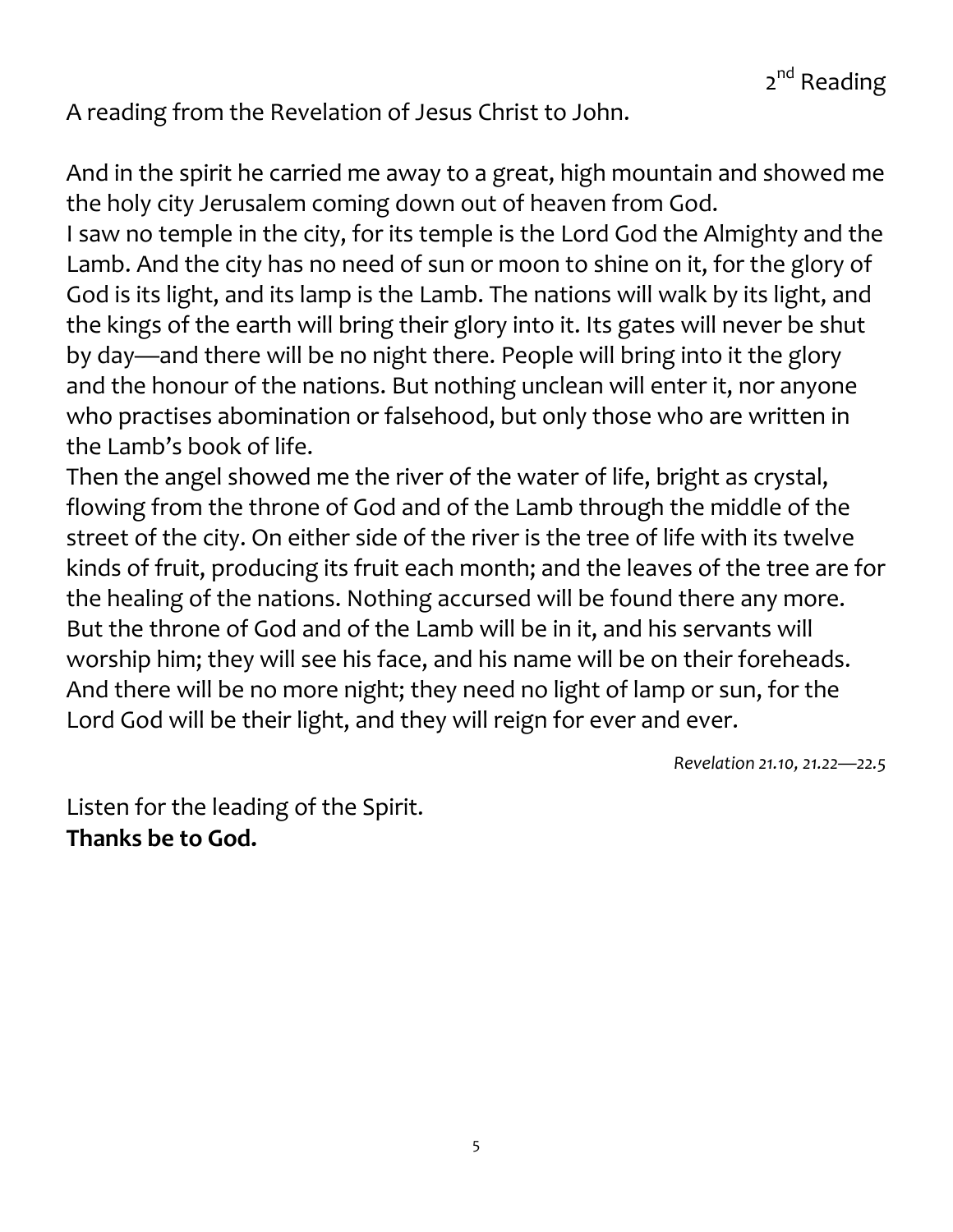#### *The acclamation is sung*



The Lord be with you. **And also with you.**

The Holy Gospel of our Lord Jesus Christ, according to Saint John.

### ♪ **Glory to you, Lord Jesus Christ.** ♪

There was a festival of the Jews, and Jesus went up to Jerusalem. Now in Jerusalem by the Sheep Gate there is a pool, called in Hebrew Bethzatha, which has five porticoes. In these lay many invalids—blind, lame, and paralysed. One man was there who had been ill for thirty-eight years. When Jesus saw him lying there and knew that he had been there a long time, he said to him, 'Do you want to be made well?' The sick man answered him, 'Sir, I have no one to put me into the pool when the water is stirred up; and while I am making my way, someone else steps down ahead of me.' Jesus said to him, 'Stand up, take your mat and walk.' At once the man was made well, and he took up his mat and began to walk. Now that day was a sabbath.

*John 5.1—9* 

The Gospel of Christ.

### ♪ **Praise to you, Lord Jesus Christ.** ♪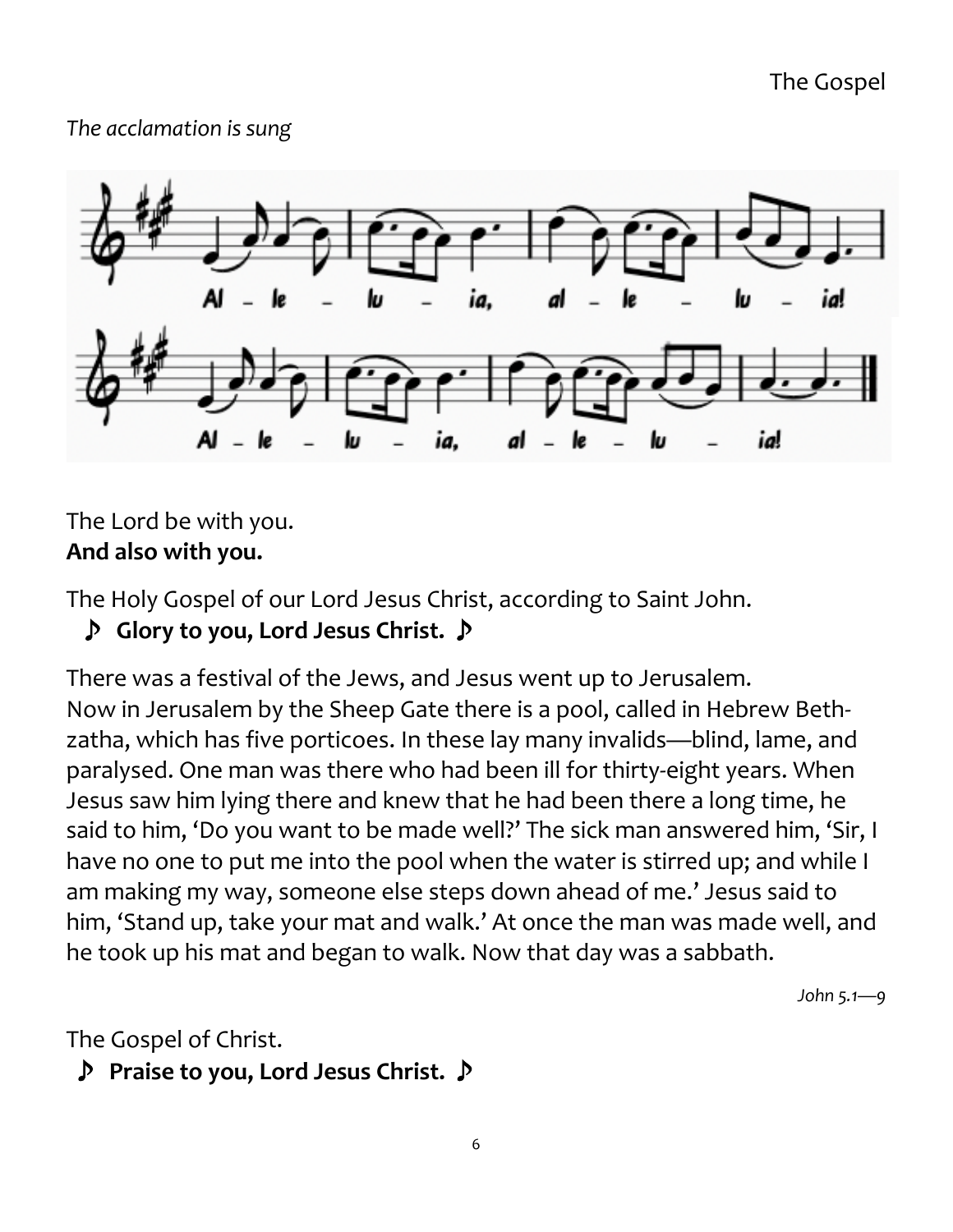Homily

The Apostles' Creed

Let us join in confessing the faith of the Church.

Do you believe in God, the Father? **I believe in God, the Father almighty, creator of heaven and earth.**

Do you believe in Jesus Christ, the Son of God? **I believe in Jesus Christ, his only Son, our Lord. He was conceived by the power of the Holy Spirit and born of the Virgin Mary. He suffered under Pontius Pilate, was crucified, died, and was buried. He descended to the dead. On the third day he rose again.**

**He ascended into heaven, and is seated at the right hand of the Father. He will come again to judge the living and the dead.**

Do you believe in God the Holy Spirit? **I believe in God the Holy Spirit, the holy catholic Church, the communion of saints, the forgiveness of sins, the resurrection of the body, and the life everlasting.**

The Prayers of the People



 $\cancel{V}$  God, in your love,

 $\vec{R}$  **hear our prayer.**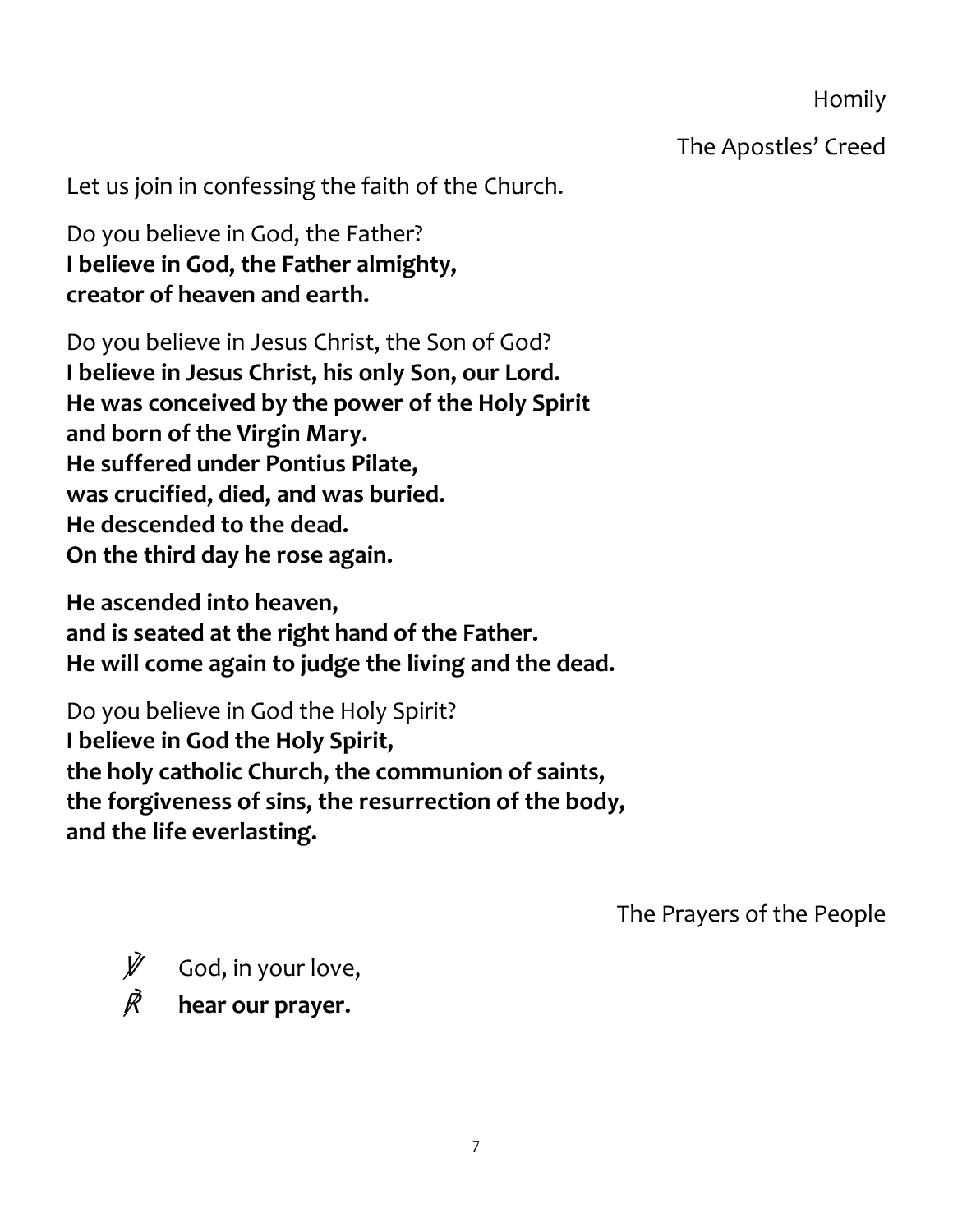The peace of the Lord be always with you! **And also with you.**

# **Celebration of the Holy Eucharist**

Offertory Hymn #460

**Lord, the Light of Your Love is Shining4**

**Lord, the light of your love is shining, In the midst of the darkness, shining; Jesus, Light of the world, shine upon us; set us free by the truth you now bring us, shine on me, shine on me.**

*Refrain:*

**Shine, Jesus, shine; fill this land with the Father's glory; blaze, Spirit, blaze: set our hearts on fire. Flow, river, flow: flood the nations with grace and mercy; send forth your word, Lord, and let there be light.** 

**Lord, I come to your awesome presence, from the shadows into your radiance; by the blood I may enter your brightness; search me, try me, consume all my darkness, shine on me, shine on me.** *Refrain*

**As we gaze on your kingly brightness so our faces display your likeness; ever-changing from glory to glory, mirrored here may our lives tell your story, shine on me, shine on me.** *Refrain*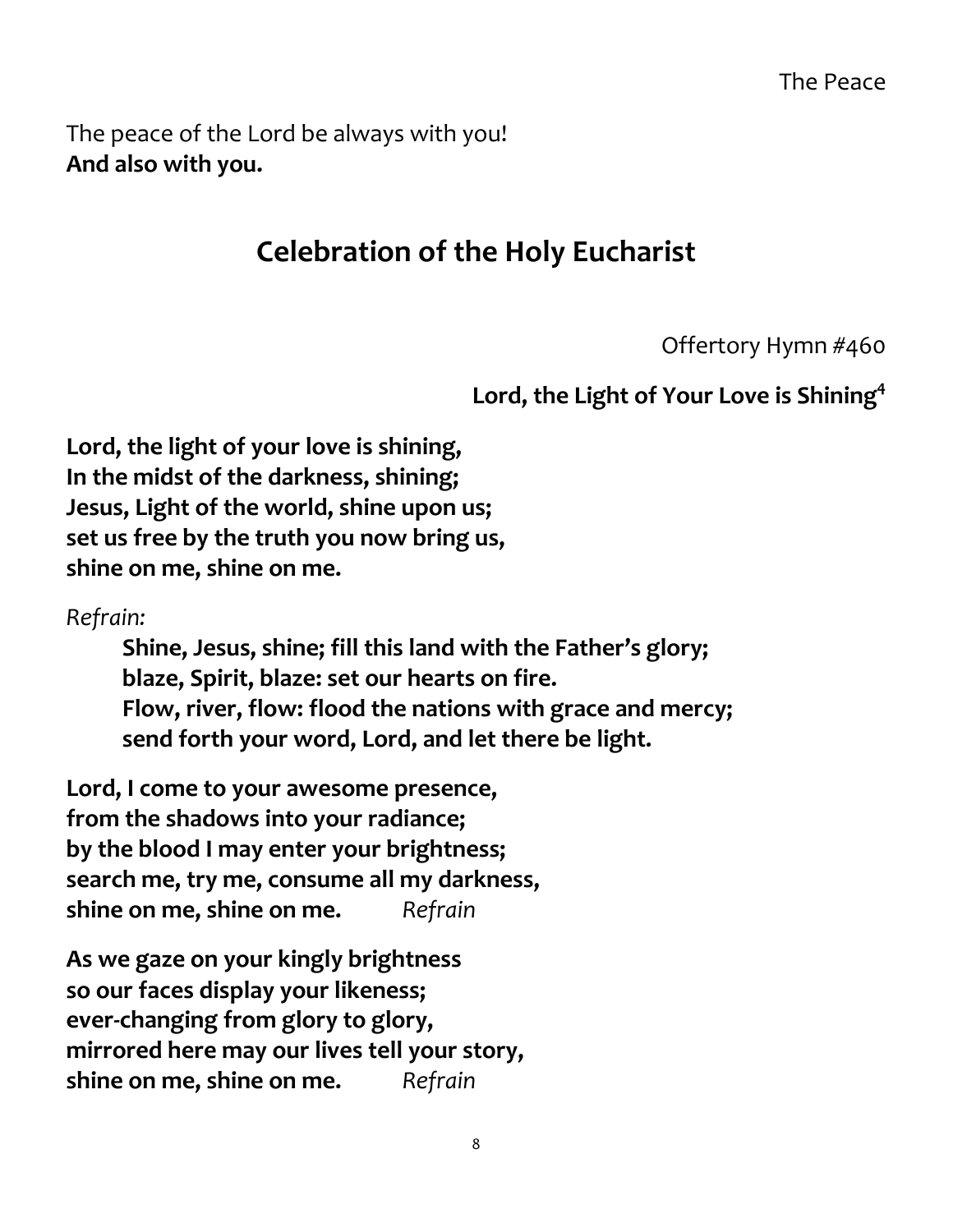Living God, you gather the wolf and the lamb to feed together in your peaceable reign, and you welcome us all at your table. Reach out to us through this meal, and show us your wounded and risen body, that we may be nourished and believe in Jesus the Christ, our Saviour and Lord. **Amen.**

The Great Thanksgiving<sup>5</sup>

## May God be with you. **And also with you.**

Lift up your hearts. **We lift them up to God.**

Let us give thanks to the Lord our God. **It is right to give our thanks and praise.** 

It is indeed right, our duty and our joy, that we should at all times and in all places give thanks and praise to you, almighty and merciful God, for the glorious resurrection of our Saviour Jesus Christ, the true Paschal Lamb who gave himself to take away our sin; who in dying has destroyed death, and in rising has brought us to eternal life. And so, with Mary Magdalene and Peter and all the witnesses of the resurrection, with earth and sea and all their creatures, and with angels and archangels, cherubim and seraphim, we praise your name and join their unending hymn:

 $A$   $A$   $B$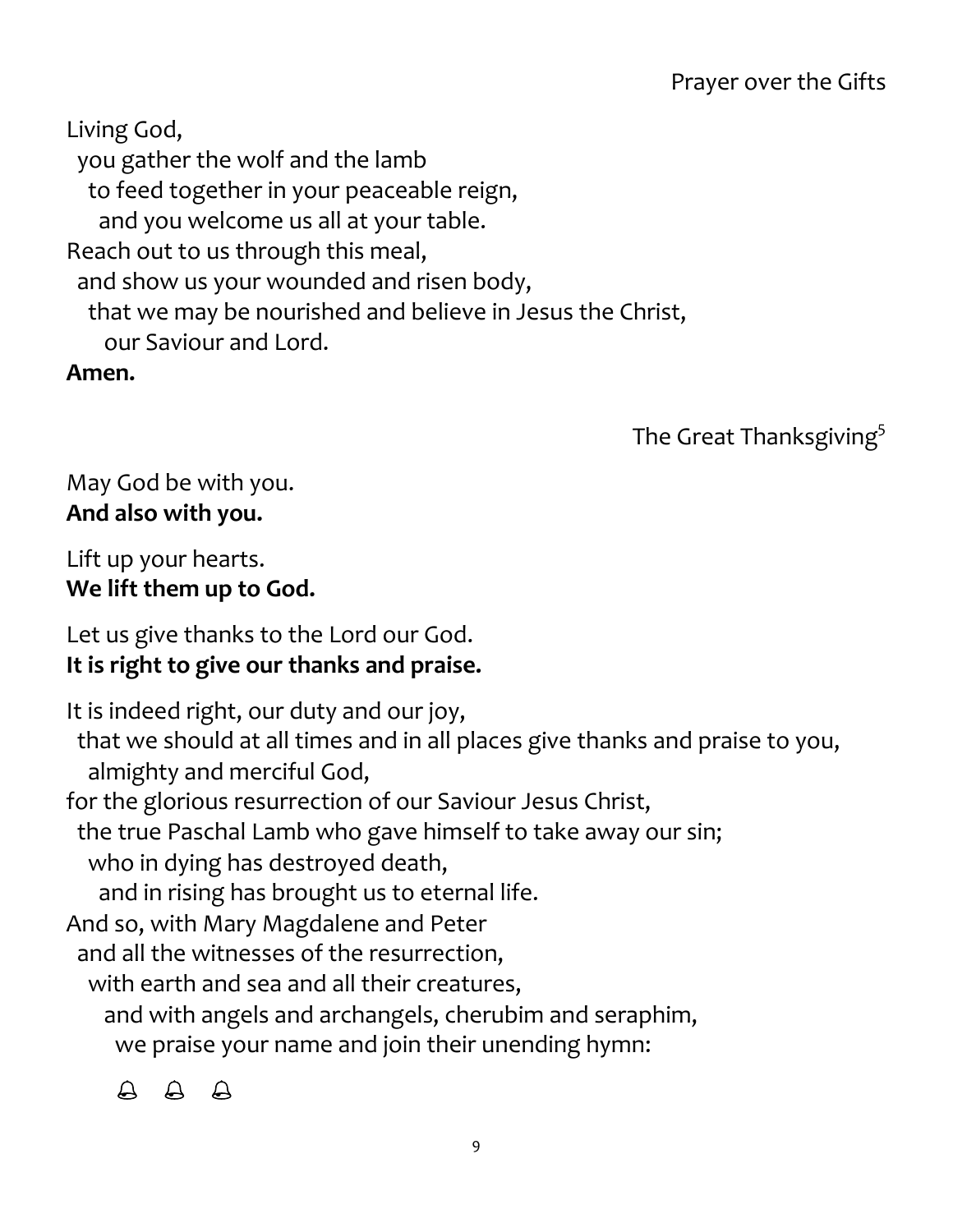

**Holy, holy, holy Lord, God of pow'r and might. Heav'n and earth are full of your glory. Hosanna in the highest. Blest is the One who comes in the name of the Lord. Hosanna in the highest, hosanna in the highest.**

O God most mighty, O God most merciful,

O God our rock and our salvation,

hear us as we praise your holy Name,

call us to your table, grant us your life.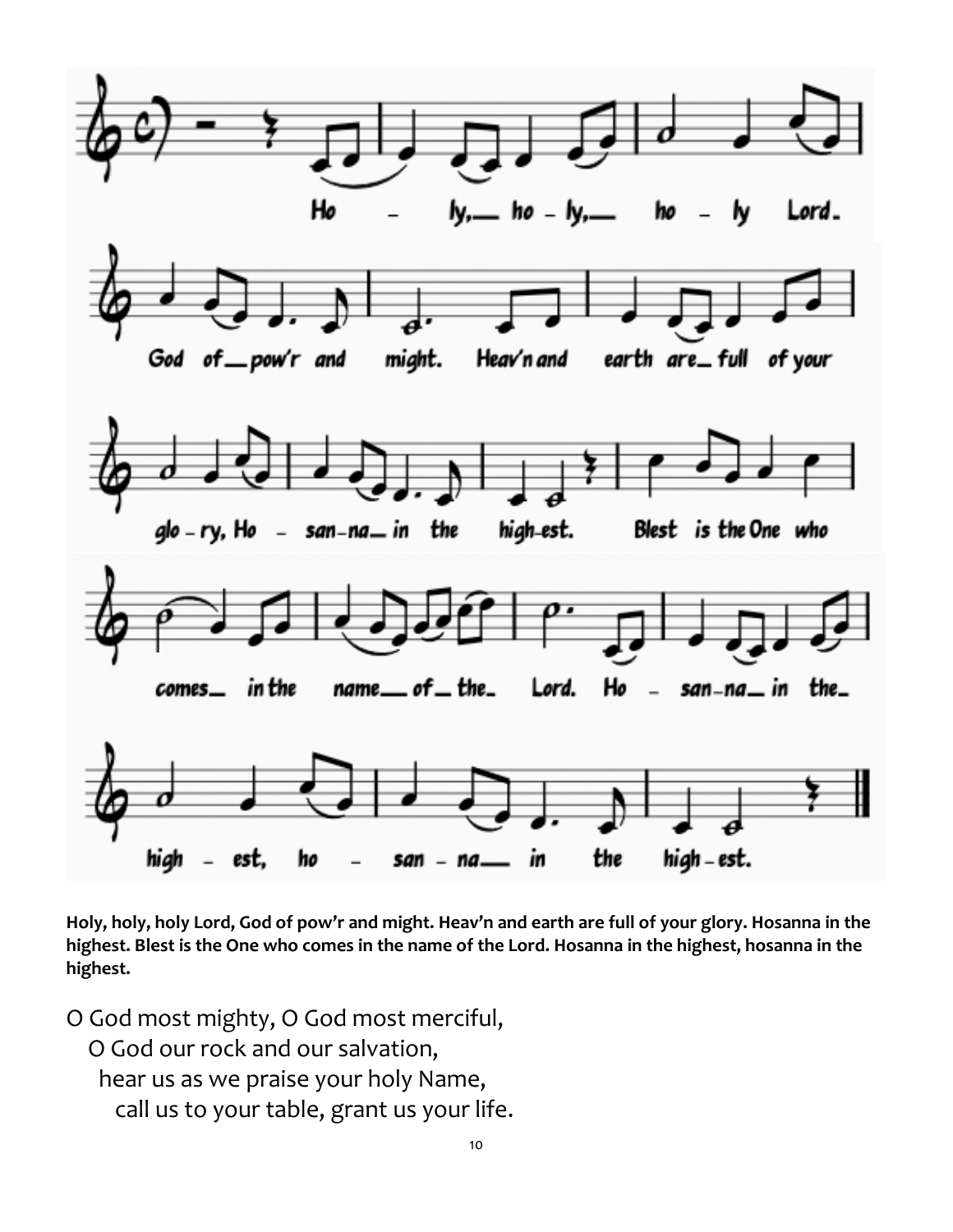When the world was a formless void, you formed order and beauty. When Abraham and Sarah were barren, you sent them a child. When the Israelites were enslaved, you led them to freedom. Ruth faced starvation, David fought Goliath, and the psalmists cried out for healing, and full of compassion, you granted the people your life.

You entered our sorrows in Jesus our brother. He was born among those living in poverty, he lived under oppression, he wept over the city. With infinite love, he granted the people your life.

On the night in which he was betrayed, our Lord Jesus took bread, and gave thanks; broke it, and gave it to his disciples, saying: Take and eat; this is my body, given for you. Do this for the remembrance of me.

Again, after supper, he took the cup, gave thanks, and gave it for all to drink, saying: This cup is the new covenant in my blood, shed for you and for all people for the forgiveness of sin. Do this for the remembrance of me.

Remembering his death, we cry out Amen.

## **Amen!**

Celebrating his resurrection, we shout Amen.

# **Amen!**

Trusting his presence in every time and place, we plead Amen.

# **Amen!**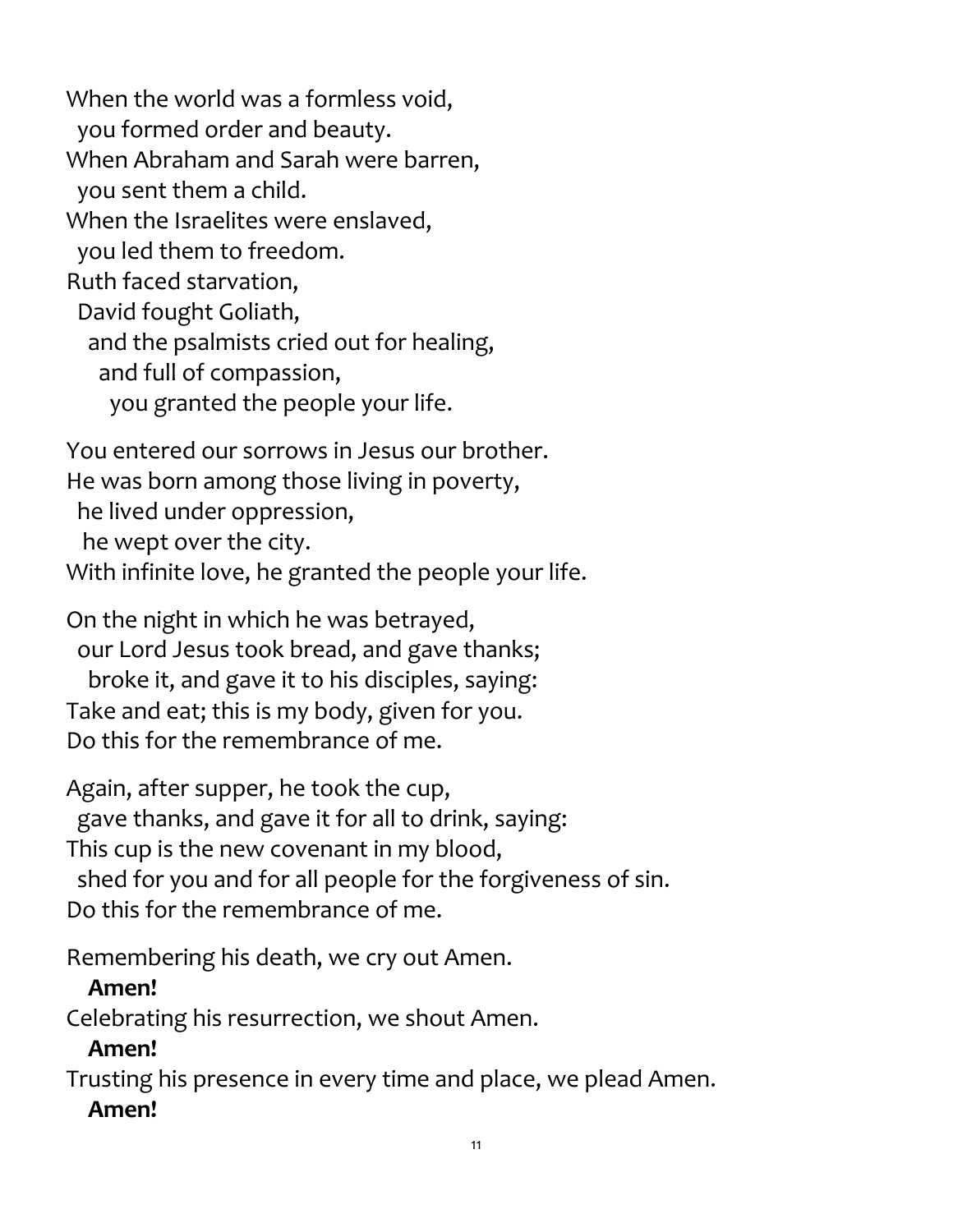O God, you are Breath: send your Spirit on this meal. O God, you are Bread: feed us with yourself. O God, you are Wine: warm our hearts and make us one. O God, you are Fire: transform us with hope.

O God most majestic,

O God most motherly,

O God our strength and our song,

you show us a vision of a tree of life

with fruits for all and leaves that heal the nations.

Grant us such life,

the life of the Father to the Son,

the life of the Spirit of our risen Saviour,

life in you, now and forever.



**Amen. Amen. Amen.**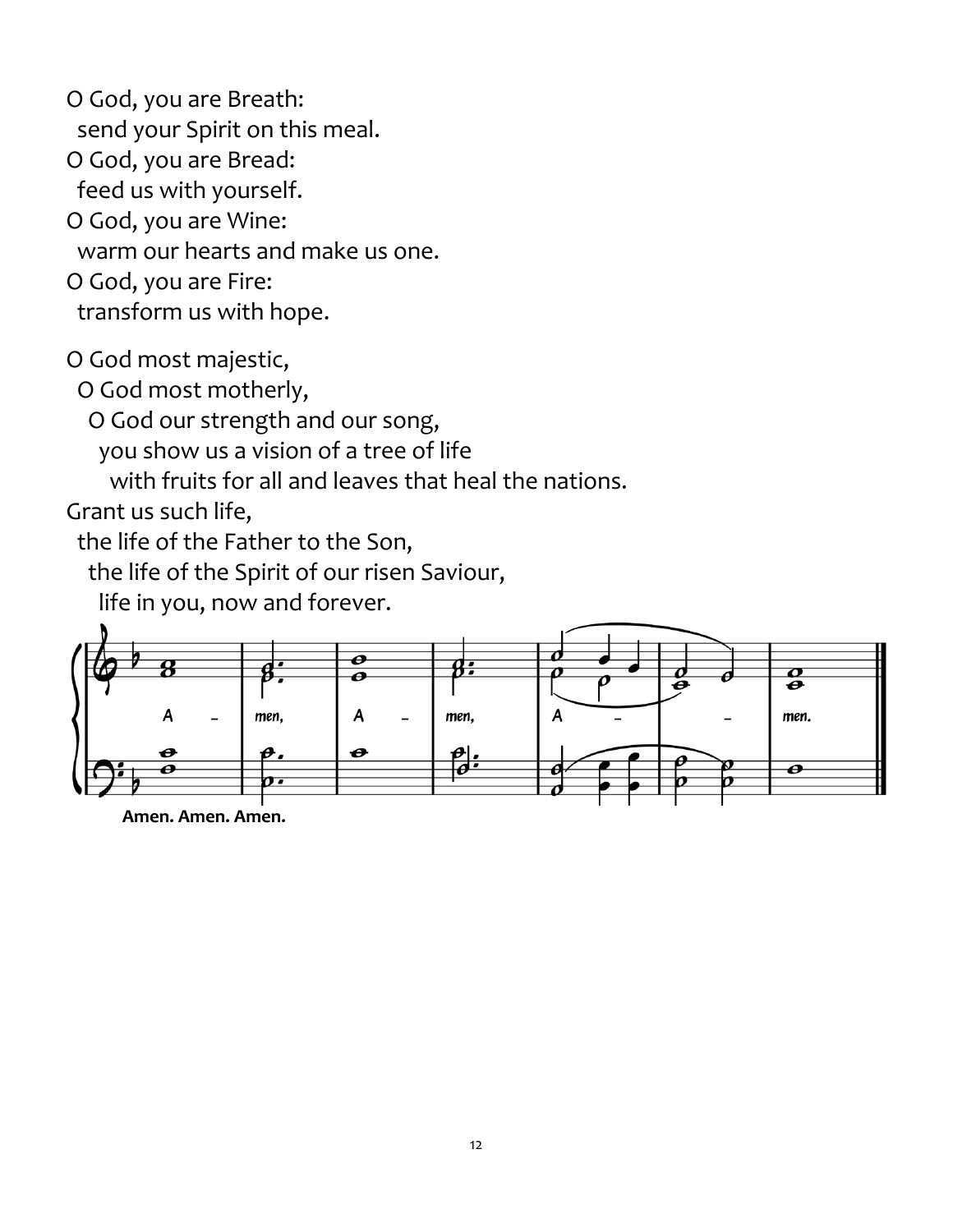Gathered into one by the Holy Spirit, let us pray as Jesus teaches us in the language and version of our comfort:

#### **Our Father**

**in heaven, who art in heaven, hallowed be your name, hallowed be thy name, your kingdom come, thy kingdom come, your will be done, thy will be done, on earth as in heaven. on earth as it is in heaven. Forgive us our sins And forgive us our trespasses as we forgive those as we forgive those who sin against us. who trespass against us. and deliver us from evil. but deliver us from evil. For the kingdom, For thine is the kingdom, the power, and the glory the power, and the glory, are yours, now and for ever. for ever and ever**

#### **Amen.**

**6 Отче наш, Ти що єси на небесах, нехай святится ім'я Твоє, нехай прийде царство Твоє, нехай буде воля Твоя, як на небі, так і на землі. Хліб наш насущний, дай нам, днесь, і прости нам довги наші, як і ми прощаємо довжникам нашим і не введи нас у спокусу, а ізбави нас від лукавого. Бо Твоє є царство, і силa і слава, на віки. Амінь.**

**Give us today our daily bread. Give us this day our daily bread. Save us from the time of trial, And lead us not into temptation,**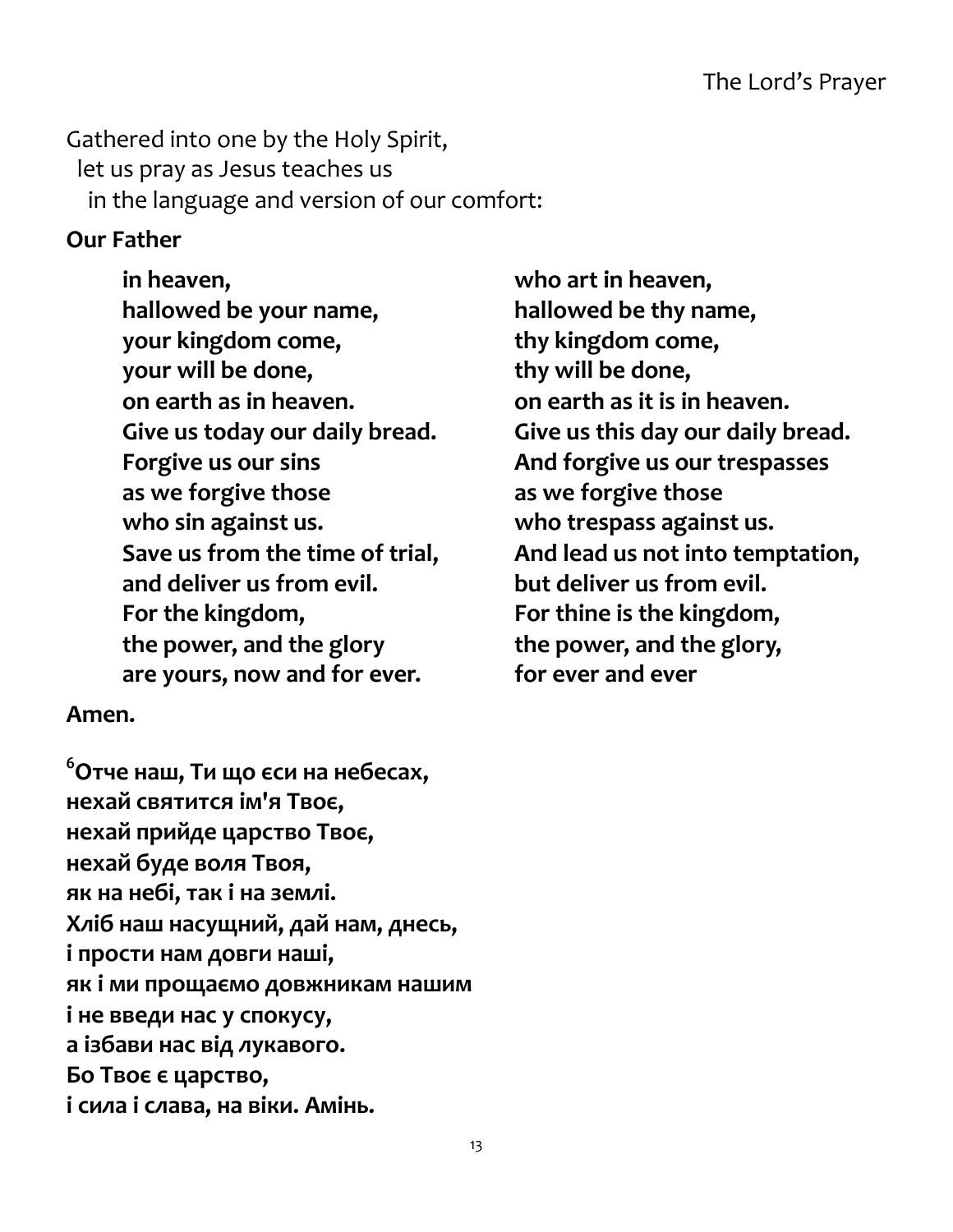*We keep silent and pray for a short time.*

The Breaking of the Bread

Lord, we died with you on the cross. **Now we are raised to new life.**

We were buried in your tomb. **Now we share in your resurrection. Live in us, that we may live in you.**

Communion

Jesus Christ, risen from the dead, gives everyone a place at the welcome table. Alleluia! Come to the feast, for all is now ready. **Thanks be to God! Alleluia!**

*All who are unable to be physically present to receive the eucharist may wish to pray one of the following prayers of reception for spiritual communion<sup>7</sup> :*

I worship and adore you, Lord Jesus Christ, present in bread and wine, and present in your people, who are gathered in spirit. In this moment I join with them to receive you in my heart, and in our community. May you, enthroned on the altar, be now enthroned in my heart; may you, present in bread and wine, feed and renew my soul; may you, who gives yourself to us again, fill us with grace, and heavenly blessing. Even as I am fed, may my hunger for you and for your reign of justice and peace increase, that I may, with your Spirit, work for that day when your kingdom shall come on earth as it is heaven. Amen.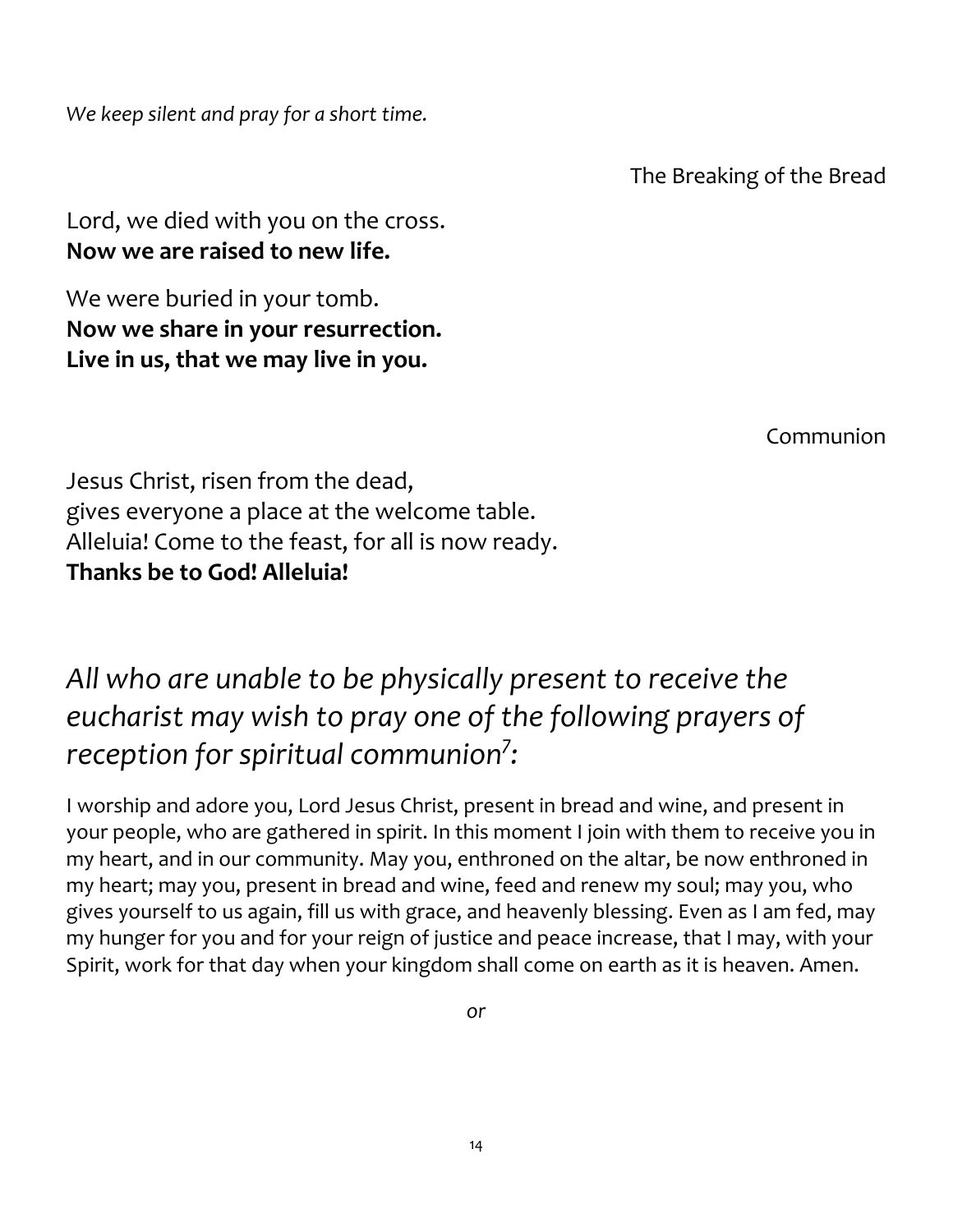Come, Lord Jesus, and make in my heart your dwelling place and home. I seek to love you with all my heart, mind, soul and strength, and so, through your presence in bread and wine I receive you afresh and praise you for you are my God. As you fill me, so may my love for you and for all your people, rise and overflow, that with joy and thanksgiving I may serve you in the world you love. Amen.

*or*

Jesus, I believe that you are present with us in the sacrament of bread and wine. I love you and I desire your presence afresh in my life. Since I cannot now receive the bread and wine of the altar, come spiritually into my heart. I embrace you and unite myself to you; never let me be separated from you. Amen.

Prayer after Communion

We give you thanks, generous God, for in this bread and cup we have tasted the new heaven and earth where hunger and thirst are no more. Send us from this table as witnesses to the resurrection, that through our lives, all may know life in Jesus' name. **Amen.**

Generous God, **you have fed us at your heavenly table. Kindle us with the fire of your Spirit that when the Lord comes again we may shine as lights before him, who is alive and reigns in glory for ever. Amen.**

Doxology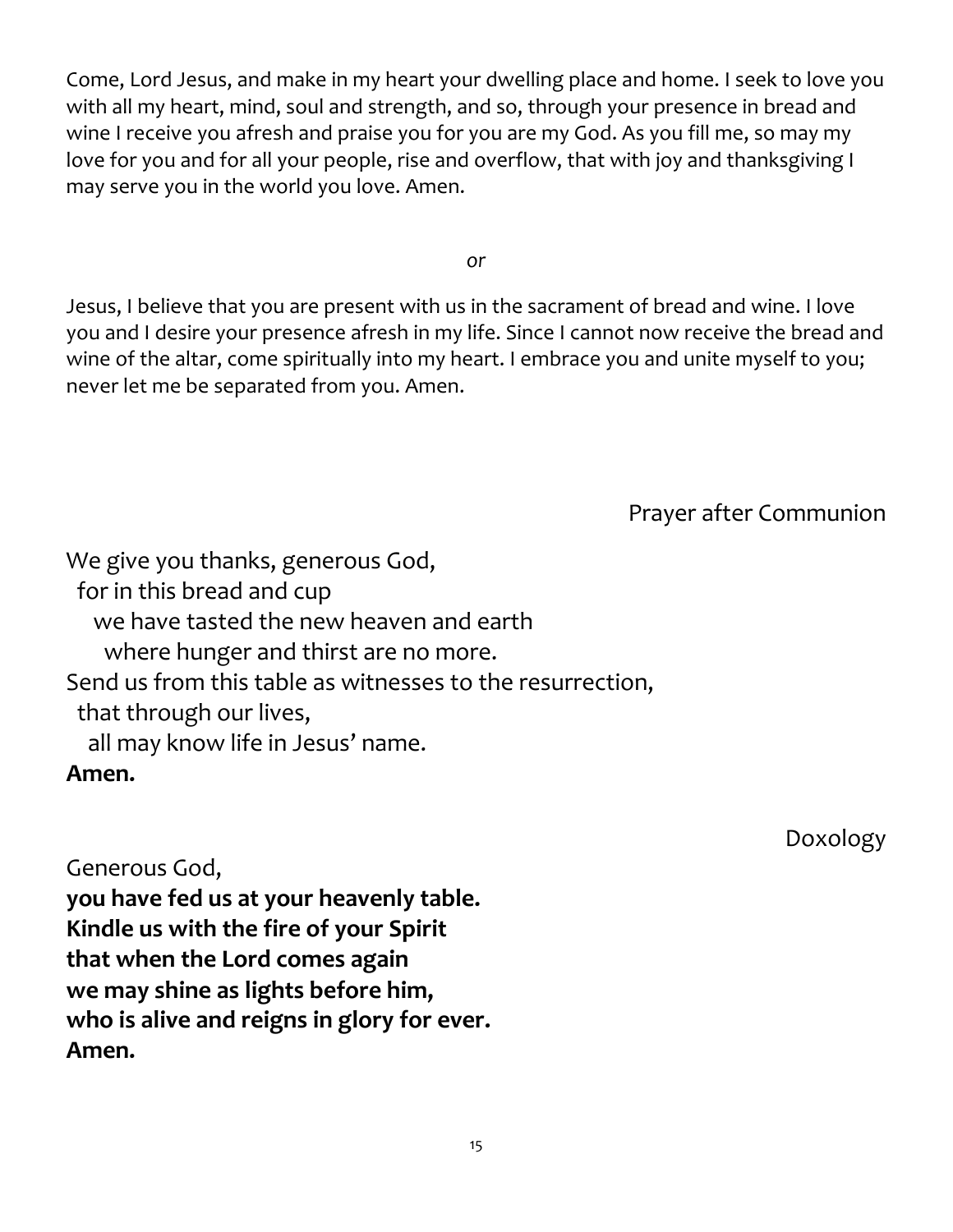Blessing

The love of the Lord Jesus draw you to God, the power of the Lord Jesus strengthen you in God's service, the joy of the Lord Jesus fill your hearts; and the blessing of God almighty, Father, the Son, and the Holy Spirit, be among you and remain with you always. **Amen.**

Recessional Hymn **#451**

**King of Love, O Christ, We Crown You8**

Verses 1, 2, & 4

**King of love, O Christ, we crown you Lord of thought and Lord of will, each demand of your high challenge dedicated to fulfil; we with you by grace co-workers, till, where human foot has trod, peoples, kings, dominions, races, own the empire of our God.**

**King of life, you have created wheat in golden harvest spread: make your servants strong to serve you by the gift of daily bread. Feed us with your body broken, with your blood outpoured sustain, that our souls divinely strengthened may the life eternal gain.**

**King triumphant, King victorious, take your throne our hearts within, lest the might of fierce temptation snare us into deadly sin. By the Spirit's rich anointing, grant us strength life's race to run, till the power of sin be vanquished, till the prize of God be won.**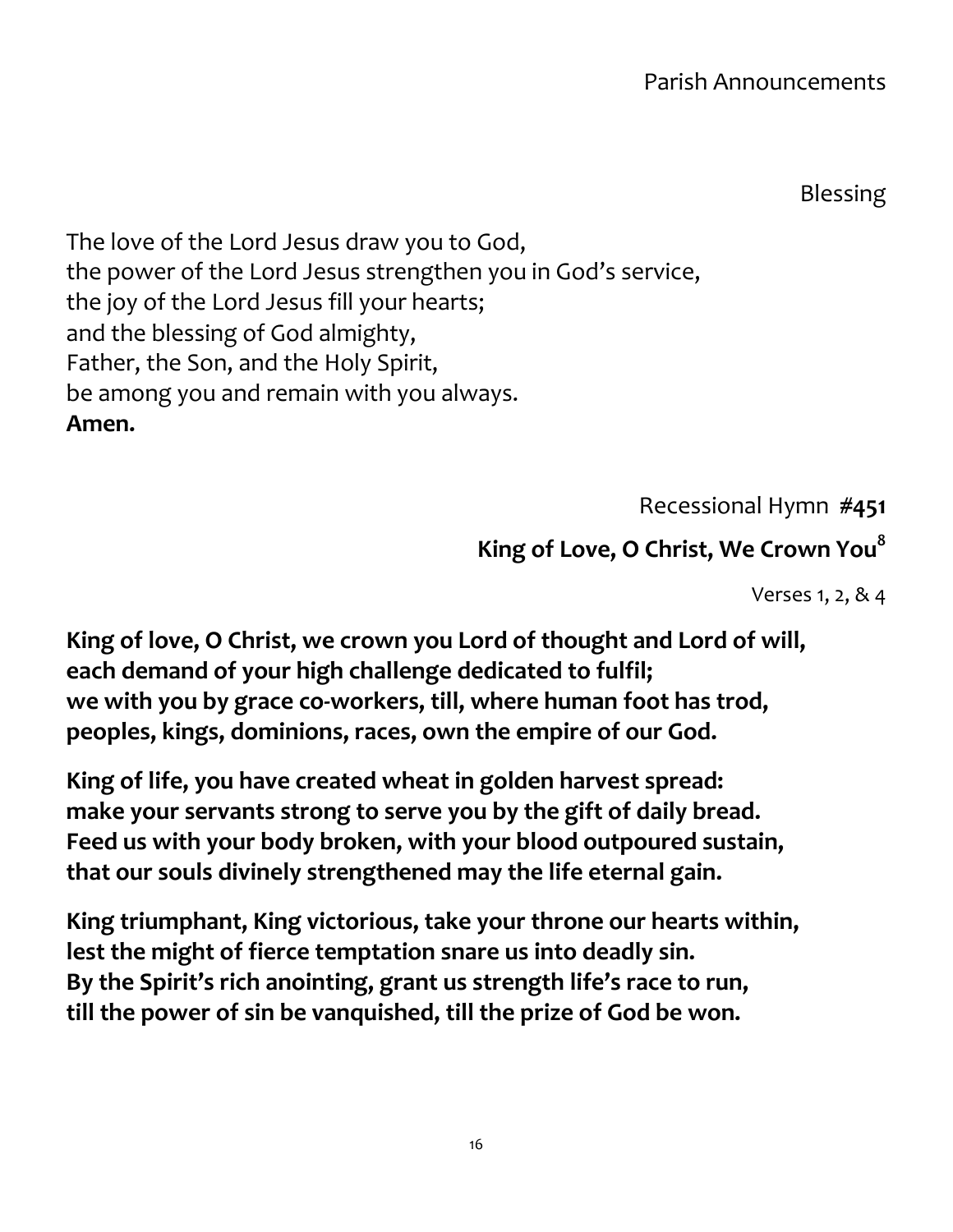### Dismissal

Alleluia! Go in peace to love and serve our risen Lord! **Thanks be to God! Alleluia!**

Postlude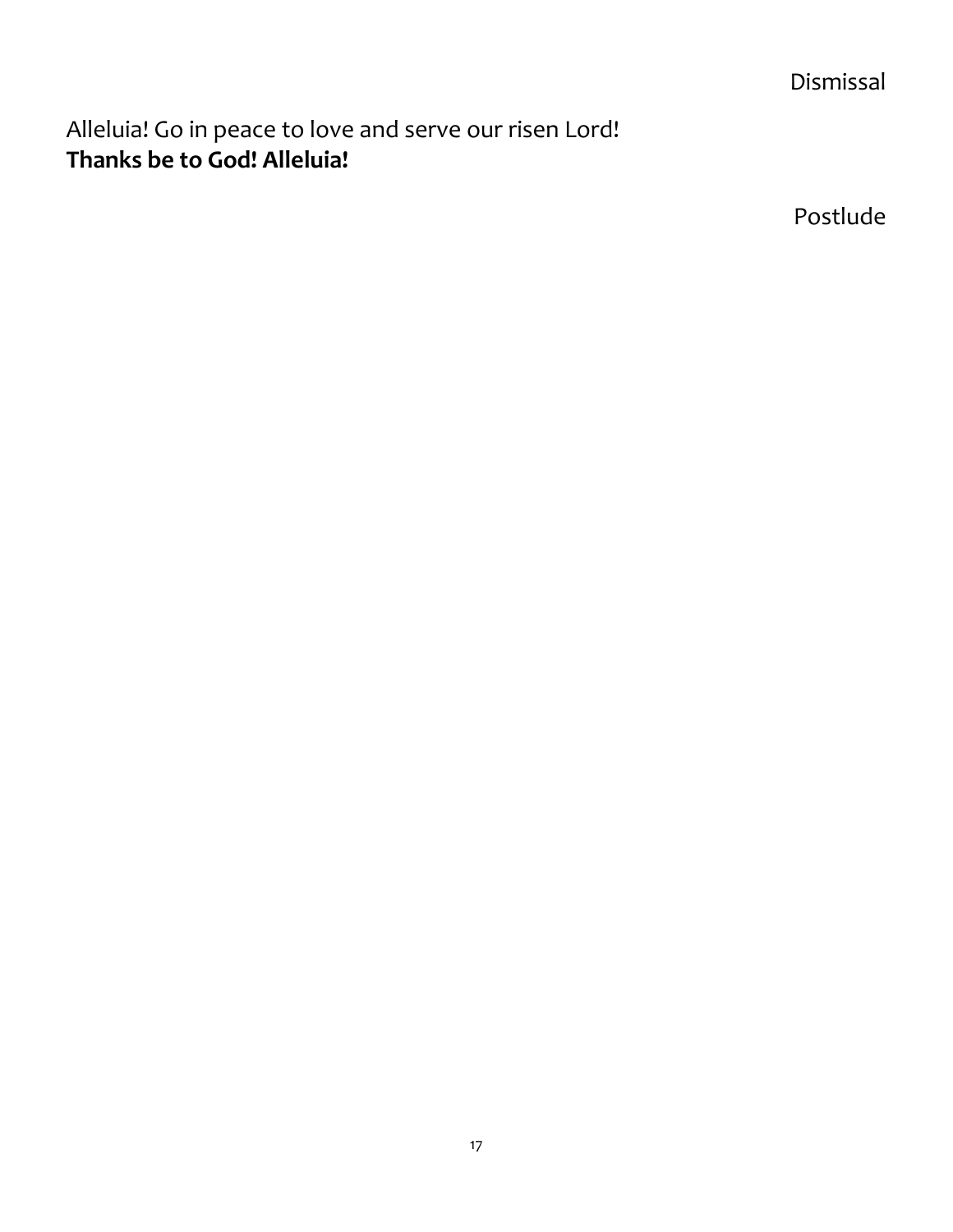

The Right Reverend Susan Bell *Bishop of Niagara* The Reverend Canon Matthew Griffin *Rector* The Reverend Canon David Linn *Honorary Assistant* Ms. Monica Romig Green *Theological Intern* Mr. Peter Harding *Director of Music* Mrs. Laura Brintnell *Parish Administrator*

Mrs. Jan Collinson Mr. David Eccles Mr. Doug Lampman *Wardens*